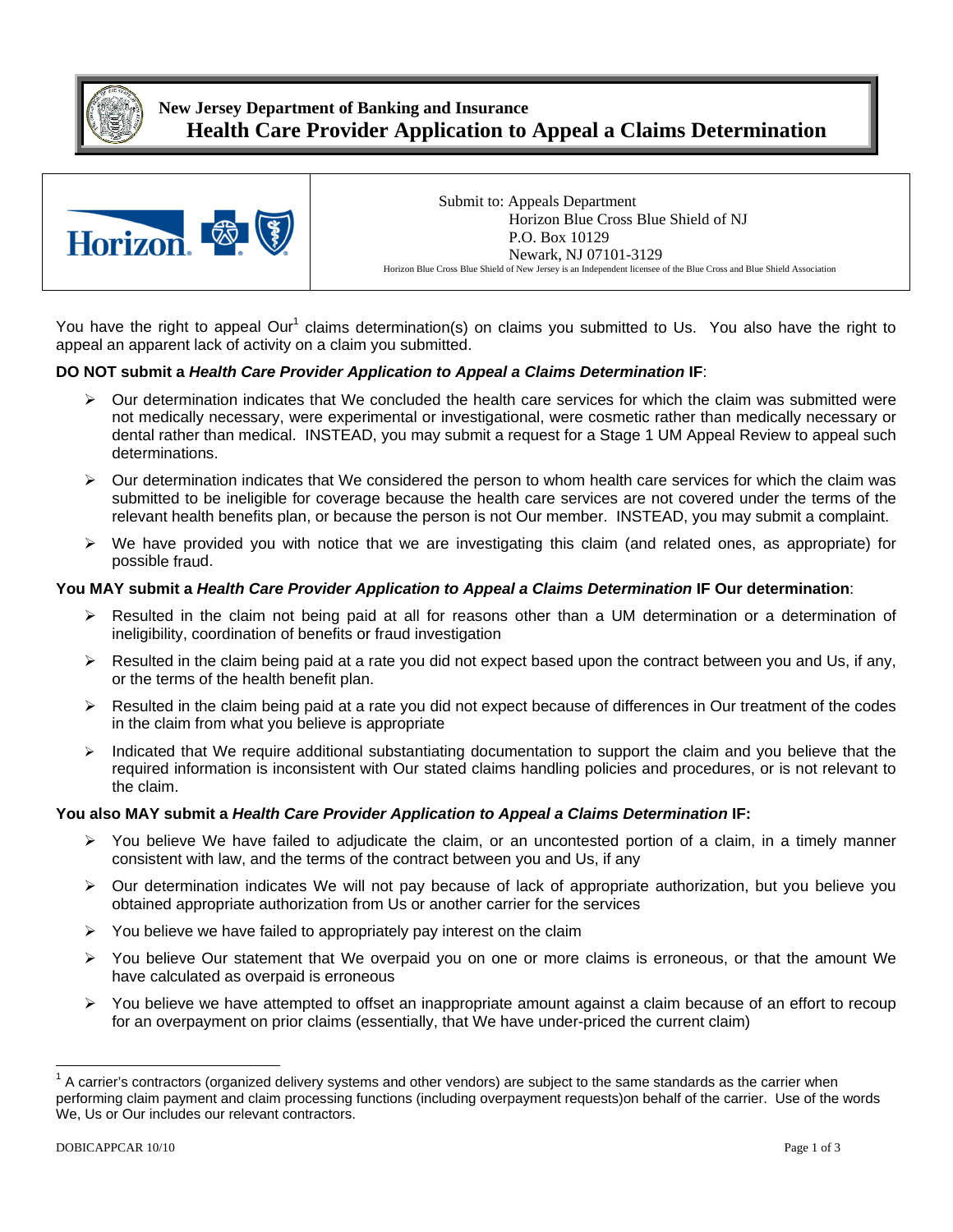

 Submit to: Appeals Department Horizon Blue Cross Blue Shield of NJ P.O. Box 10129 Newark, NJ 07101-3129

| YOU MUST COMPLETE A SEPARATE APPLICATION FOR EACH CLAIM APPEALED<br>SIGNATURE MUST BE COMPLETE AND LEGIBLE. THIS FORM MUST BE DATED. |                                                                                                                              |                                                                                                                                                                                     |                     |               |             |  |  |
|--------------------------------------------------------------------------------------------------------------------------------------|------------------------------------------------------------------------------------------------------------------------------|-------------------------------------------------------------------------------------------------------------------------------------------------------------------------------------|---------------------|---------------|-------------|--|--|
| Provider Information                                                                                                                 | 1. Provider Name:                                                                                                            |                                                                                                                                                                                     |                     |               | 2. TIN/NPI: |  |  |
|                                                                                                                                      | 3. Provider Group (if applicable):                                                                                           |                                                                                                                                                                                     |                     |               |             |  |  |
|                                                                                                                                      | 4. Contact Name:                                                                                                             |                                                                                                                                                                                     |                     | 5. Title:     |             |  |  |
|                                                                                                                                      | <b>6. Contact Address:</b>                                                                                                   |                                                                                                                                                                                     |                     |               |             |  |  |
| $\overline{\mathbf{A}}$                                                                                                              | 7. Phone:                                                                                                                    | 8. Fax:                                                                                                                                                                             | 9. Email:           |               |             |  |  |
|                                                                                                                                      | 1. Patient Name:                                                                                                             |                                                                                                                                                                                     |                     | $2.$ Ins. ID: |             |  |  |
| <b>B.</b> Patient<br>Information                                                                                                     | 3. Did You Attach a copy of (check the appropriate response):                                                                |                                                                                                                                                                                     |                     |               |             |  |  |
|                                                                                                                                      | a. The assignment of benefits?                                                                                               | Yes<br><b>No</b>                                                                                                                                                                    | <b>NA</b>           |               |             |  |  |
|                                                                                                                                      |                                                                                                                              | b. The Consent to Representation in Appeals of Utilization Management Determinations and                                                                                            |                     |               |             |  |  |
|                                                                                                                                      |                                                                                                                              | Authorization to Release of Medical Records for UM Appeal and Arbitration of Claims?<br>(Consent form is required for review of medical records if the matter goes to arbitration.) |                     |               | No<br>  Yes |  |  |
|                                                                                                                                      | 1. Claim Number (if known):                                                                                                  |                                                                                                                                                                                     | 2. Date of Service: |               |             |  |  |
|                                                                                                                                      | 3. Authorization Number:                                                                                                     |                                                                                                                                                                                     |                     |               |             |  |  |
|                                                                                                                                      | 4. Claim filing method (check only one):                                                                                     |                                                                                                                                                                                     |                     |               |             |  |  |
|                                                                                                                                      |                                                                                                                              | a. $\Box$ electronic (submit a copy of the electronic acceptance report from Our clearinghouse or Us)                                                                               |                     |               |             |  |  |
|                                                                                                                                      |                                                                                                                              | b. $\Box$ facsimile (submit a copy of the fax transmittal)                                                                                                                          |                     |               |             |  |  |
|                                                                                                                                      | c. $\Box$ paper claim by mail or courier service (submit a copy of the delivery confirmation evidence)                       |                                                                                                                                                                                     |                     |               |             |  |  |
| C. Claim Information                                                                                                                 | 5. Check the reason(s) why you are filing this appeal (check all that apply and be specific about billing codes and          |                                                                                                                                                                                     |                     |               |             |  |  |
|                                                                                                                                      | reason for dispute):<br>a. $\Box$ Action has not been taken on this claim                                                    |                                                                                                                                                                                     |                     |               |             |  |  |
|                                                                                                                                      | b. $\Box$ Dispute of a denied claim $\rightarrow$ provide date of denial: $\Box$                                             |                                                                                                                                                                                     |                     |               |             |  |  |
|                                                                                                                                      |                                                                                                                              | c. $\Box$ Claim was paid but not in a timely manner (provide more information):                                                                                                     |                     |               |             |  |  |
|                                                                                                                                      | Yes $\Box$ No Additional information was requested? If yes, date: $\Box$ /                                                   |                                                                                                                                                                                     |                     |               |             |  |  |
|                                                                                                                                      |                                                                                                                              |                                                                                                                                                                                     |                     |               |             |  |  |
|                                                                                                                                      | $\exists$ Yes $\Box$ No Prompt Payment Interest paid correctly?<br>Claim was paid, but the amount paid is in dispute<br>d. I |                                                                                                                                                                                     |                     |               |             |  |  |
|                                                                                                                                      | Codes in dispute $\sqrt{2}$ / $\sqrt{2}$<br>e. $\Box$                                                                        |                                                                                                                                                                                     |                     |               |             |  |  |
|                                                                                                                                      | Dispute of an overpayment or the amount of overpayment (Attach a copy of overpayment request)<br>f.                          |                                                                                                                                                                                     |                     |               |             |  |  |
| $\Box$ Dispute of carrier's offset amount against this claim (Attach a copy of A/R)<br>$\Omega$                                      |                                                                                                                              |                                                                                                                                                                                     |                     |               |             |  |  |
|                                                                                                                                      |                                                                                                                              |                                                                                                                                                                                     |                     |               |             |  |  |
|                                                                                                                                      |                                                                                                                              |                                                                                                                                                                                     |                     |               |             |  |  |
|                                                                                                                                      |                                                                                                                              |                                                                                                                                                                                     |                     |               |             |  |  |
|                                                                                                                                      |                                                                                                                              |                                                                                                                                                                                     |                     |               |             |  |  |
|                                                                                                                                      |                                                                                                                              |                                                                                                                                                                                     |                     |               |             |  |  |
| (Required)                                                                                                                           |                                                                                                                              |                                                                                                                                                                                     |                     |               |             |  |  |
| D. Reason for Appeal                                                                                                                 |                                                                                                                              |                                                                                                                                                                                     |                     |               |             |  |  |
|                                                                                                                                      |                                                                                                                              |                                                                                                                                                                                     |                     |               |             |  |  |
|                                                                                                                                      |                                                                                                                              |                                                                                                                                                                                     |                     |               |             |  |  |